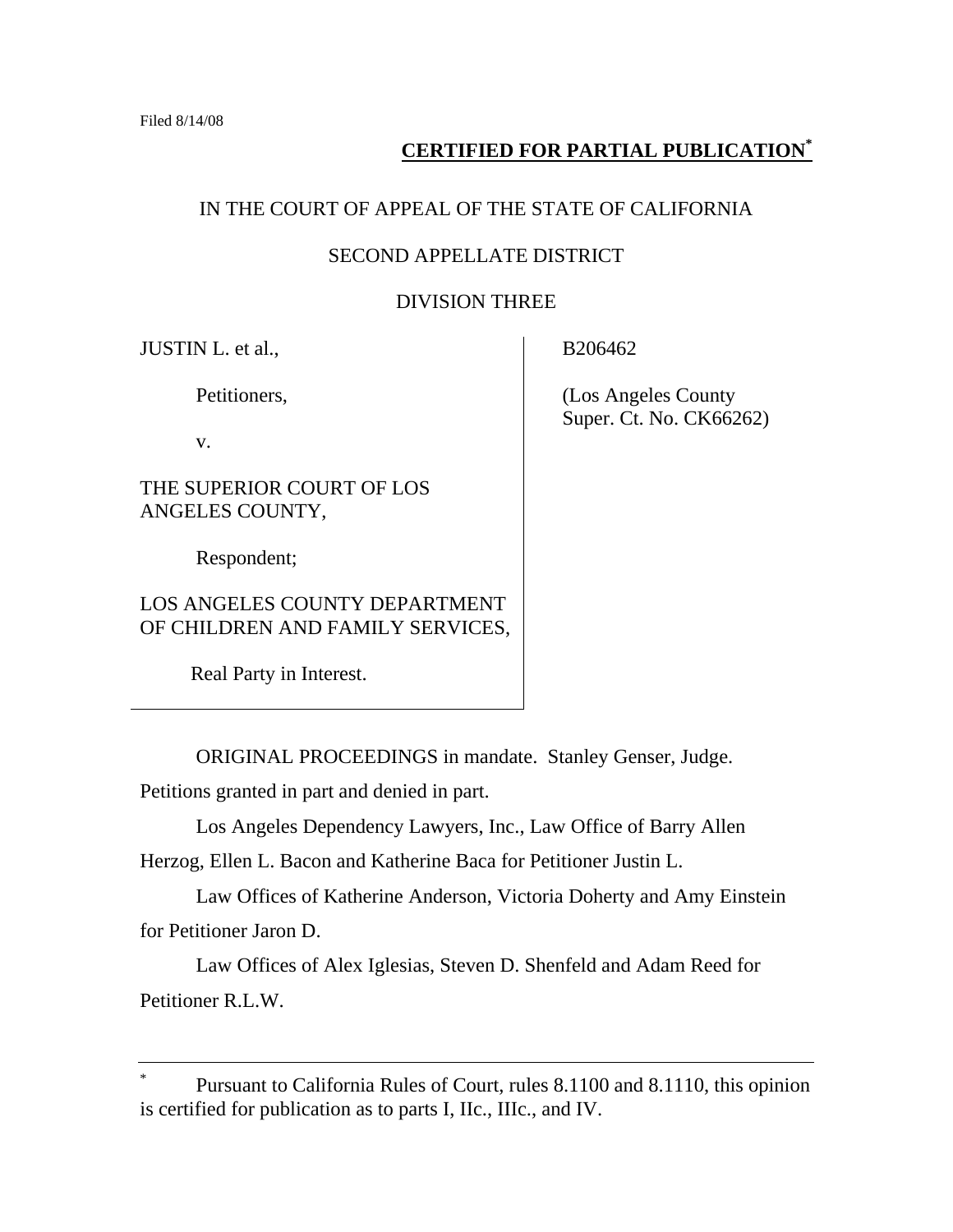No appearance on behalf of Respondent.

 Raymond G. Fortner, Jr., County Counsel, James M. Owens, Assistant County Counsel, and Aileen Wong, Associate County Counsel, for Real Party in Interest.

\_\_\_\_\_\_\_\_\_\_\_\_\_\_\_\_

I

## INTRODUCTION

 Three parents of two children, mother R.L.W., Justin L., father of I.L., and Jaron D., father of E.D., filed petitions for extraordinary writ review (Cal. Rules of Court, rule 8.452) challenging various orders made by the juvenile court on March 12, 2008. We issue a preemptory writ of mandate for the sole purpose of directing the juvenile court and the Department of Children and Family Services (the Department) to comply with the inquiry and notice requirements of the Indian Child Welfare Act (25 U.S.C. §§ 1901 et seq. & 1912 (ICWA)). In all other respects we affirm the juvenile court's orders. We publish this opinion to call attention, once again, to the persistent failure of the juvenile court and the Department to fulfill their obligations under ICWA.

#### II

# FACTUAL AND PROCEDURAL BACKGROUND **[[Begin nonpublished portion.]]**

### a. *The family's history*

 At the time the children were detained, E. was six months old, and I. was two years old. Mother lived with them and the maternal grandmother V.B. Mother has greatly deteriorated vision. She claims that she went completely blind from "macular degeneration and retinal pigmentosa." She hired a caregiver to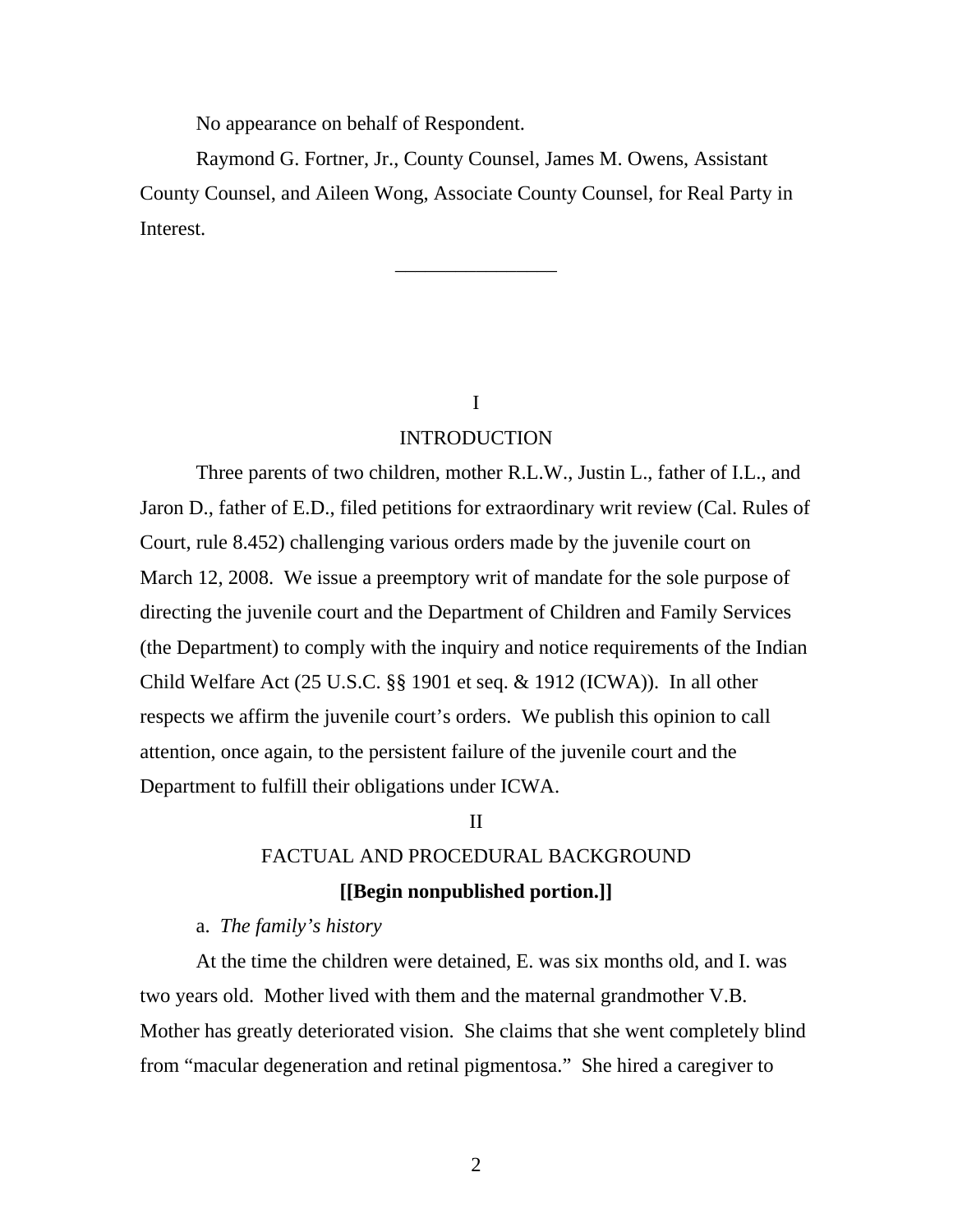assist her in taking care of the children during the day. E.'s father, Jaron, does not reside with mother, his wife. Justin and Jaron have criminal histories.

#### b. *The events leading to this dependency.*

 In March 2007, E. was admitted to Antelope Valley Hospital in critical condition. The hospital diagnosed E. with multiple brain bleeds of varying ages, two skull fractures, retinal hemorrhaging, scarring of limbs, a bite mark, and possible burns to the skin, that could only have been obtained by physical abuse. She responded to pain but not light stimuli.

 The attending physician concluded that E.'s injuries were consistent with Shaken Baby Syndrome. Her injuries were both old and new. The doctor noted old injuries on the baby's thighs, back, left bicep, and right eye, which were indicative of child abuse. She was distrustful of adults and screamed hysterically when her diaper was changed. E. had two skull fractures and multiple areas of bleeding in the brain. E. had "non-specific retinal hemorrhaging," which was sometimes consistent with Shaken Baby Syndrome, but in this case could be consistent with brain swelling. The baby had two skull fractures and multiple areas of bleeding in the brain consistent with multiple injuries occurring at different times. E. had dying brain tissue on the right side of the brain more than on the left, which was consistent with being shaken or thrown. The doctor stated that E.'s injuries were "[h]ighly indicative of child abuse." E. would probably be on medication to control seizures for the rest of her life. The Los Angeles County Sheriff's Department Special Victim's Bureau took E. into protective custody and notified the Department.

 The hospital's records showed that E. had been X-rayed in January 2007 because I. allegedly hit the baby in the eye with a toy. Although the child was discharged, it was later brought to the treating physician's attention that the X-ray revealed a "subtle but real frontal bone fracture." The doctor was unable to reach the family through the information provided to the hospital. In the doctor's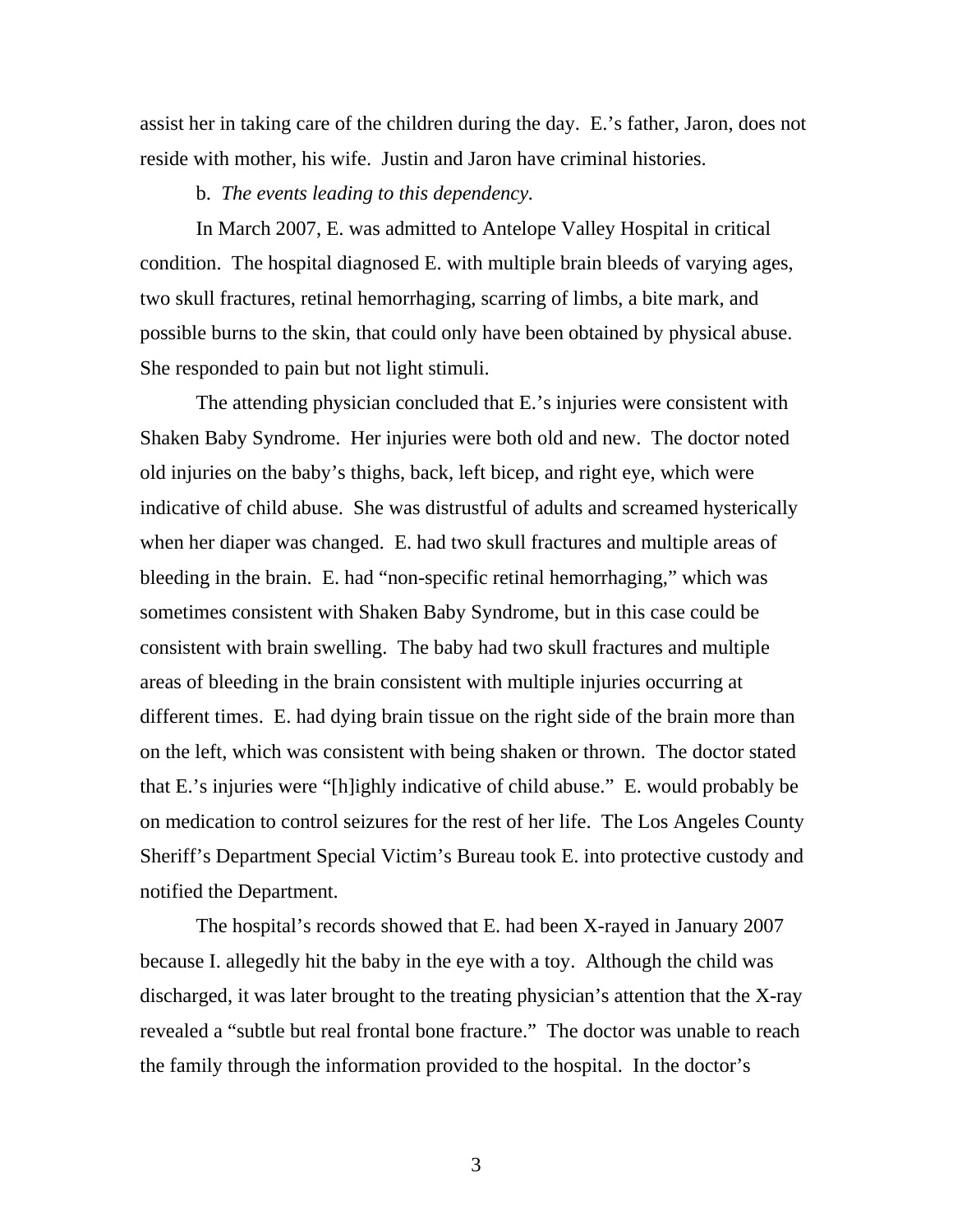opinion, something other than the trauma that brought E. to the hospital needed to be considered and the matter needed to be referred to social services.

 In her interview with the investigating deputy sheriff, mother blamed I. for E.'s injuries and denied any recent accidents, or ever having shaken or hurt E. Mother also blamed her caregiver. She also described how V.B. had moved furniture around causing mother to stumble frequently. Mother explained how various of E.'s injuries were accidental. She gave two stories about how E.'s eye was injured, one to the hospital and one to the Department, because she did not want her children taken from her. Often mother would not take E. to the hospital after an accident because she was afraid that her children would be taken away from her.

 V.B. reported that she was aware the baby was having seizures, but did not know the cause. She attributed E.'s injuries to accidents involving mother tripping or falling. V.B. stated that the family never left mother alone with the children.

 Paternal aunt Z. and I.'s paternal grandmother described to the Department a pattern of abuse. They explained how mother would throw E., spank I., drag I. out of the bathtub by her hair, hit her on the back and forcibly hold I.'s hand over the child's mouth when she cried. Aunt Z. reported that I. threw severe tantrums during which she would hurt herself. The paternal grandmother suspected mother had been hitting I. because the child had bruises.

 Jaron did not know of any injury that E. may have sustained and had not observed mother hurting E. He had recently taken the baby to Urgent Care and was told she had a viral infection, but no medication was prescribed. Jaron and mother stated that Justin saw his daughter I. once or twice in her life.

The Department took I. into protective custody.

 E. was discharged from the hospital in April 2007. The discharge summary indicates that E.'s diagnosis was seizures and "bilateral subacute subdural hemorrhages, bilateral parietal occipital infarcts, and skull fractures, also with R. intraretinal hemorrhages."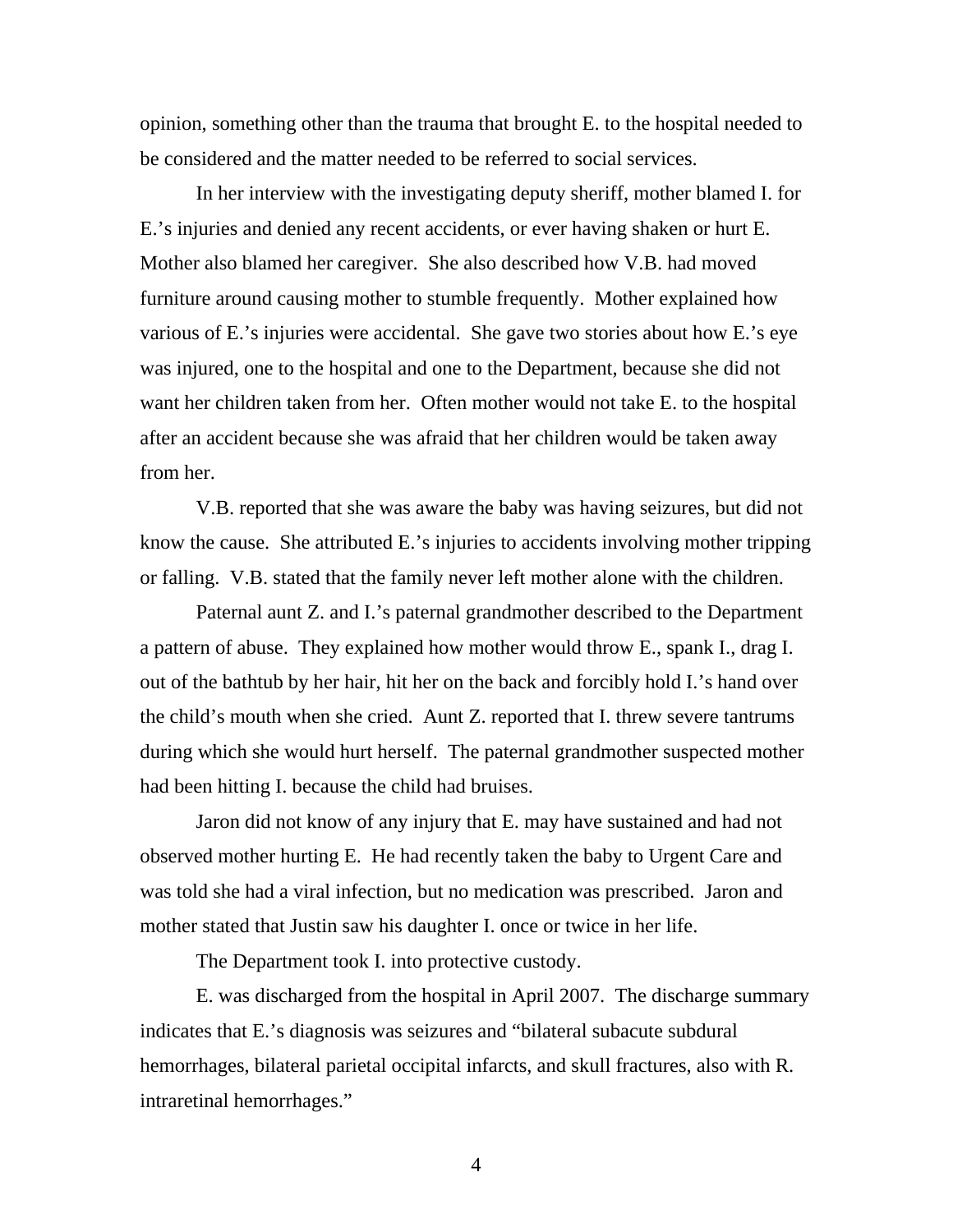E. was also developmentally delayed. E.'s foster mother reported that E. did not reach out and grab things, she did not sit up, crawl, or extend her legs when she was held upright. E. did not cry when she needed to be changed or fed. At six months of age, she had the neck control of a newborn. She did not react to noises and had limited eye contact. The baby moved her eyes around as if she could not focus on anything. She held her arms as if they were twisted and had numerous wide and large healed wounds that did not look like the kind of scratches that a baby normally gets.

 I. and E. were eventually placed together with E.'s paternal grandparents. Once there, I. began speaking, smiling and laughing. E. had no new bruises, marks or scars. E. learned to roll both ways and crawl. She could support and hold a bottle, and could bring objects to her mouth. She could fix and follow with her eyes and was cooing and trying to say "mama."

 The Department recommended that the juvenile court order no family reunification services for mother and Jaron, but recommended that Justin receive services.

 In advance of the jurisdiction hearing, mother and Jaron completed a parenting class. Although mother indicated she had signed up for counseling, the social worker had no verification. Throughout visits, I. cried and threw temper tantrums. Mother's attempts to comfort and calm I. were ineffective. Justin visited I. a total of three times and did not keep in contact with the social worker.

## **[[End nonpublished portion.]]**

### c. *The adjudication and disposition orders*

 The juvenile court sustained the following allegations in the petition under Welfare and Institutions Code section 300, subdivisions (a), (b), (e), and (g): In March 2007, baby E. was found to be suffering from a seizure, fever, difficulty breathing, and injuries to her back, thighs, left bicep, and right eye and was hospitalized for multiple fractures to her skull, and acute and old subdural hematomas. Mother's explanations were inconsistent with E.'s injuries. Jaron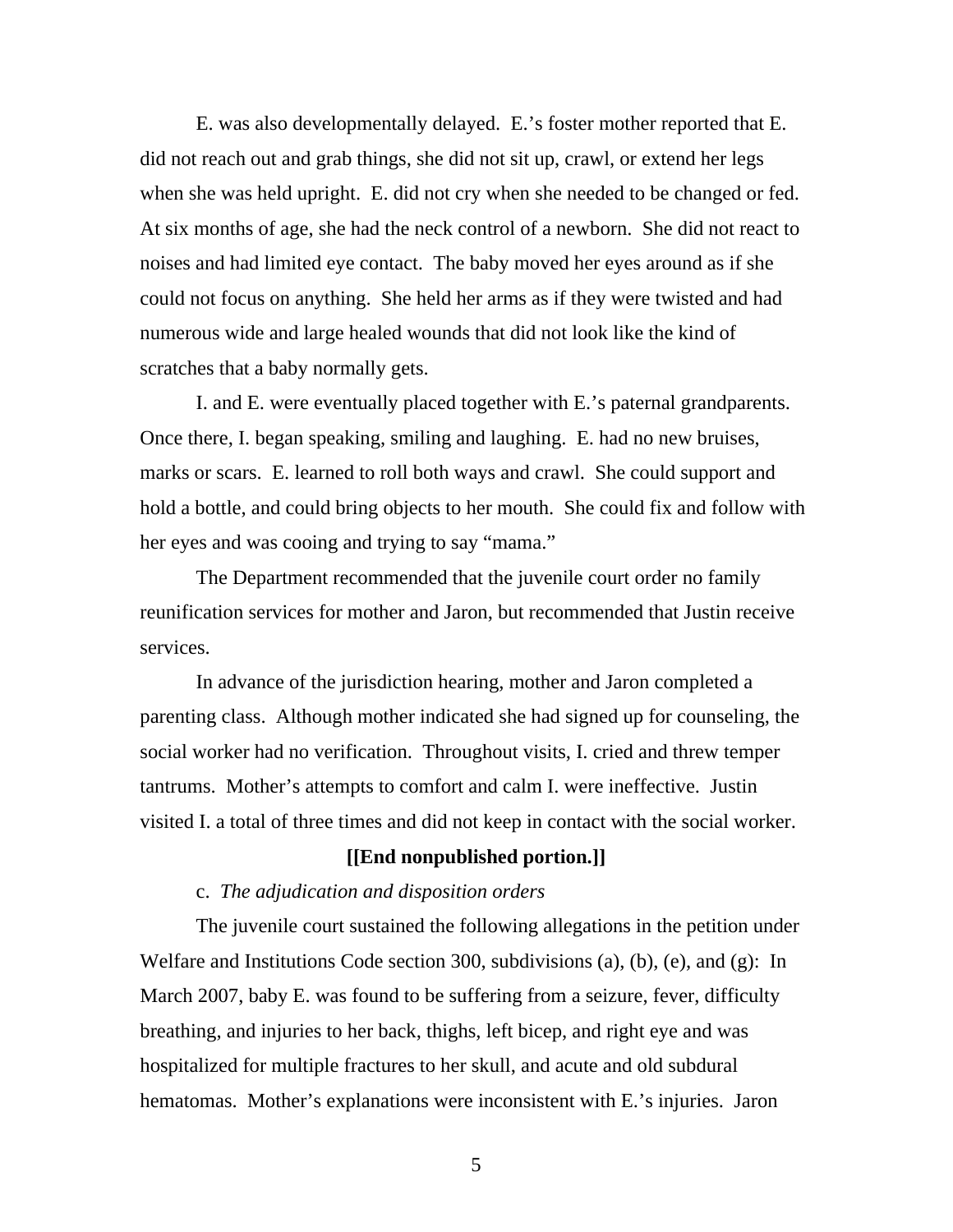provided no explanation for the injuries. E.'s injuries were consistent with child abuse and would not have ordinarily occurred except from the deliberate, unreasonable, and neglectful acts of mother and Jaron, who had care, custody, and control of the child. The petition further alleged that "[t]he child's parents knew, or reasonably should have known, that the child was being physically abused and failed to take action to protect the child." Mother and Jaron failed to obtain timely medical care for E. despite being told by doctors that she sustained a skull fracture. Justin failed to and was currently unable to provide for I.'s basic necessities of life. The parents' conduct placed the children at risk of harm.

 As for the disposition, the juvenile court removed the children from their parents' custody. Pursuant to Welfare and Institutions Code section 361.5, subdivision (b)(5) and (6), the court found that it would not be in the children's best interest to provide reunification services to mother and Jaron. The court denied Justin reunification services because he was merely an alleged father and because he had made almost no effort to see his child since her detention. The court set the matter for a section 366.26 hearing. Mother, Jaron, and Justin each filed a notice of intent to file a writ petition. We issued an order staying the proceedings in the juvenile court.

#### III

## DISCUSSION

## **[[Begin nonpublished portion.]]**

 a. *The evidence supports the juvenile court's Welfare and Institutions Code section 300, subdivision* (*e*) *finding and the ensuing order denying reunification services under section 361.5, subdivision (b)(5) and (6)*.

 Mother contends that there was insufficient evidence to sustain the count under Welfare and Institutions Code section 300, subdivision (e), with the result that the court abused its discretion in applying section 361.5, subdivision (b)(5) and (6).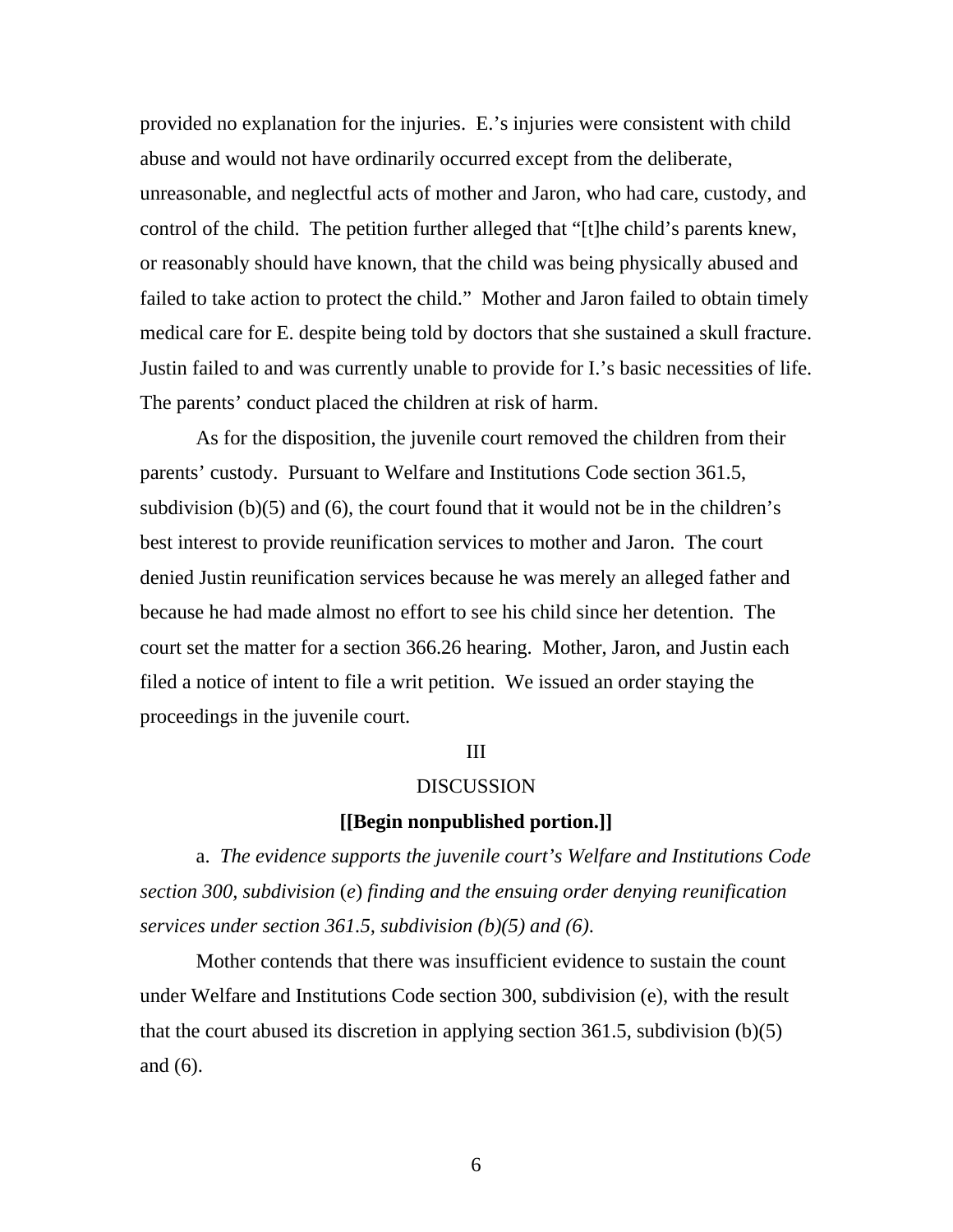Under the substantial evidence standard of review, "we 'accept the evidence most favorable to the order as true and discard the unfavorable evidence as not having sufficient verity to be accepted by the trier of fact. [Citation.]' [Citation.]" (*In re Casey D.* (1999) 70 Cal.App.4th 38, 53.) "All conflicts must be resolved in favor of the respondent and all legitimate inferences indulged in to uphold the verdict, if possible. Where there is more than one inference which can reasonably be deduced from the facts, the appellate court is without power to substitute its deductions for those of the trier of fact. . . .' [Citations.]" (*In re Jason L*. (1990) 222 Cal.App.3d 1206, 1214.) We have no power to pass on the credibility of witnesses, attempt to resolve conflicts in the evidence or determine where the weight of the evidence lies. (*In re Casey D., supra,* at p. 52.) "If there is substantial evidence supporting the judgment, our duty ends and the judgment must not be disturbed. [Citations.]" (*In re Misako R*. (1991) 2 Cal.App.4th 538, 545.)

 Subdivision (e) of section 300 of Welfare and Institutions Code allows the juvenile court to take jurisdiction over a child who is "under the age of five years and has suffered severe physical abuse by a parent, or by any person known by the parent, if the parent knew or reasonably should have known that the person was physically abusing the child."

 The statute defines " 'severe physical abuse' " as "any single act of abuse which causes *physical trauma of sufficient severity* that, if left untreated, would cause permanent physical disfigurement, *permanent physical disability*, or death; . . . or *more than one act of physical abuse, each of which causes bleeding, deep bruising, significant external* or internal *swelling*, bone fracture, or unconsciousness . . . ." (Welf. & Inst. Code,  $\S$  300, subd. (e), italics added.)

 Under subdivision (e) of section 300 of Welfare and Institutions Code, where "an infant suffers severe physical abuse at the hands of someone other than a parent[] . . . [t]he subdivision does not require the parent's actual or constructive knowledge that the minor in fact suffered severe physical abuse within the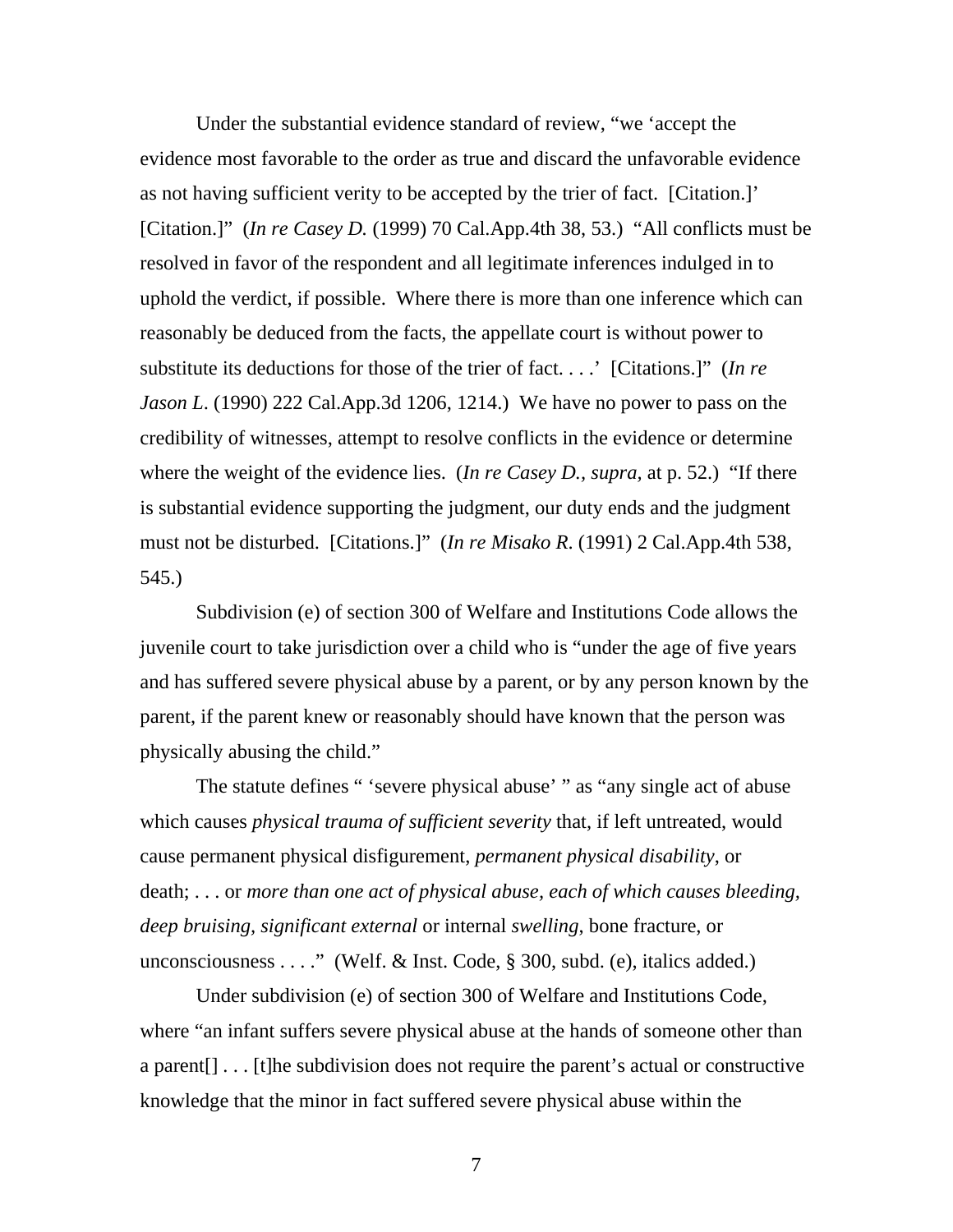statutory definition. Indeed, several of the listed injuries, such as bleeding (internal), internal swelling, and bone fracture, may not be visible; they may be discovered only after medical examination or testing." (*In re Joshua H*. (1993) 13 Cal.App.4th 1718, 1729.)

 Mother does not, and indeed, cannot argue that E.'s physical abuse was not "severe" as that term is defined by the statute. Nor does she challenge jurisdiction under Welfare and Institutions Code section 300, subdivisions (a) (serious nonaccidental injury) and (b) (neglect). Rather, mother argues that "none of the injuries *attributed to* [*her*] resulted in the type of permanent disfigurement anticipated for application of section 300, subdivision (e)."

 This argument completely overlooks the fact that subdivision (e) of section 300 of Welfare and Institutions Code allows the juvenile court to take jurisdiction over a child when the "parent *knew or reasonably should have known that the person was physically abusing the child*." (Italics added.) The petition alleged, and the record supports the court's conclusion, that mother and Jaron reasonably should have known that E. was being severely physically harmed, rather than being merely physically abused. The treating physicians all stated that *six month old* E. suffered multiple injuries to the thighs, back, left bicep, and right eye, burns, scarring, and a bite mark, in addition to her multiple injuries to the skull and brain of varying ages, all of which were "highly indicative of child abuse."<sup>1</sup>

 In *In re E. H*. (2003) 108 Cal.App.4th 659, the juvenile court found that the child was *not* described by Welfare and Institutions Code section 300, subdivision (e) because the identity of the person who caused her numerous

**<sup>1</sup>** Mother observes that the doctor's final report refers to a "lack of appropriate supervision and the lack of appropriate safety measures." She argues that she is not the one described as having intended the harm to her child. It is not in the province of the physicians to prove who committed the abuse. They diagnose it.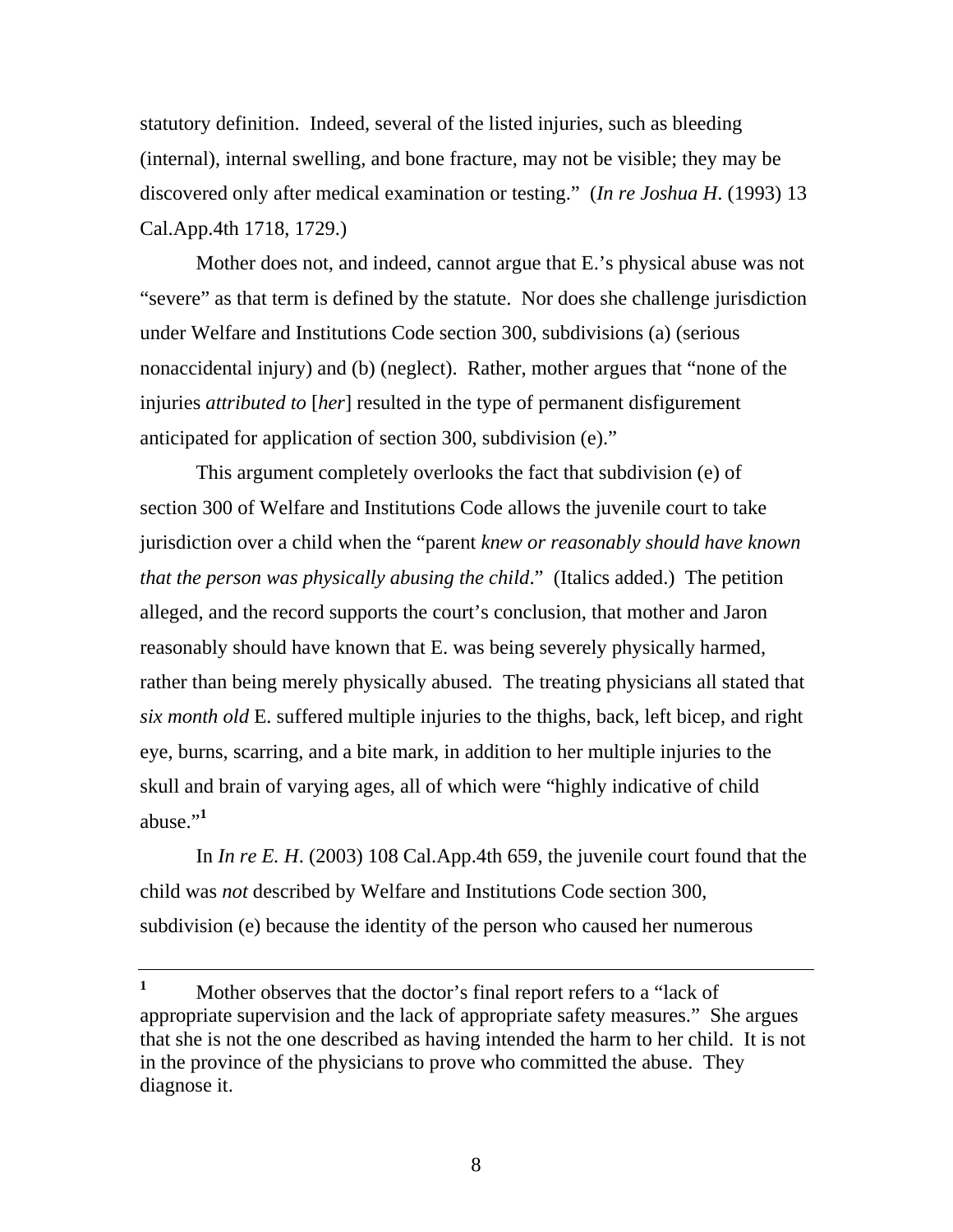broken bones could not be established. (*In re E. H*., *supra,* at p. 661.) In reversing, the *E. H.* court held that the Department may employ a " 'res ipsa loquitur' " analysis under which a rebuttable presumption of negligence arises "where the instrumentality causing the injury was in the defendant's exclusive control, and the accident was of the type that ordinarily does not happen in the absence of negligence." (*Id*. at p. 669, fn. 6.) Under that analysis, the *E. H.* court explained, where "[t]here was severe physical abuse of a child under five ([the child's] broken bones) and the child was never out of her parents' custody and remained with a family member at all times; therefore, [her parents] inflicted the abuse or reasonably should have known someone else was inflicting abuse on their child, bringing [the child] within the language of section 300, subdivision (e)." (*Id*. at pp. 669-670.)

 Applying a res ipsa loquitur analysis, *E. H*. explained, "The infant, pursuant to the admissions of everyone who resided in the house, was never alone. . . . The only reasonable conclusion to be drawn from the facts of the instant case was that someone in the home was causing E.'s injuries, and that [the parents] *reasonably* should have known (since they lived there) the identity of the perpetrator." (*In re E. H*., *supra*, 108 Cal.App.4th at p. 670.) "Whether [the parents] actually *knew* E. was being injured by someone else is not required by the language of [Welfare and Institutions Code] section 300, subdivision (e) or *In re Joshua H*. [, *supra,* 13 Cal.App.4th 1718]; the only requirement is that they reasonably should have known. Furthermore, where there is no identifiable perpetrator, only a cast of suspects, jurisdiction under subdivision (e) is not automatically ruled out. A finding may be supported by circumstantial evidence as it is here. Otherwise, a family could stonewall the Department and its social workers concerning the origin of a child's injuries and escape a jurisdictional finding under subdivision (e)." (*In re E. H., supra,* at p. 670.)

 Here, the same result obtains justifying the court's ruling sustaining the Welfare and Institutions Code section 300, subdivision (e) allegations. It is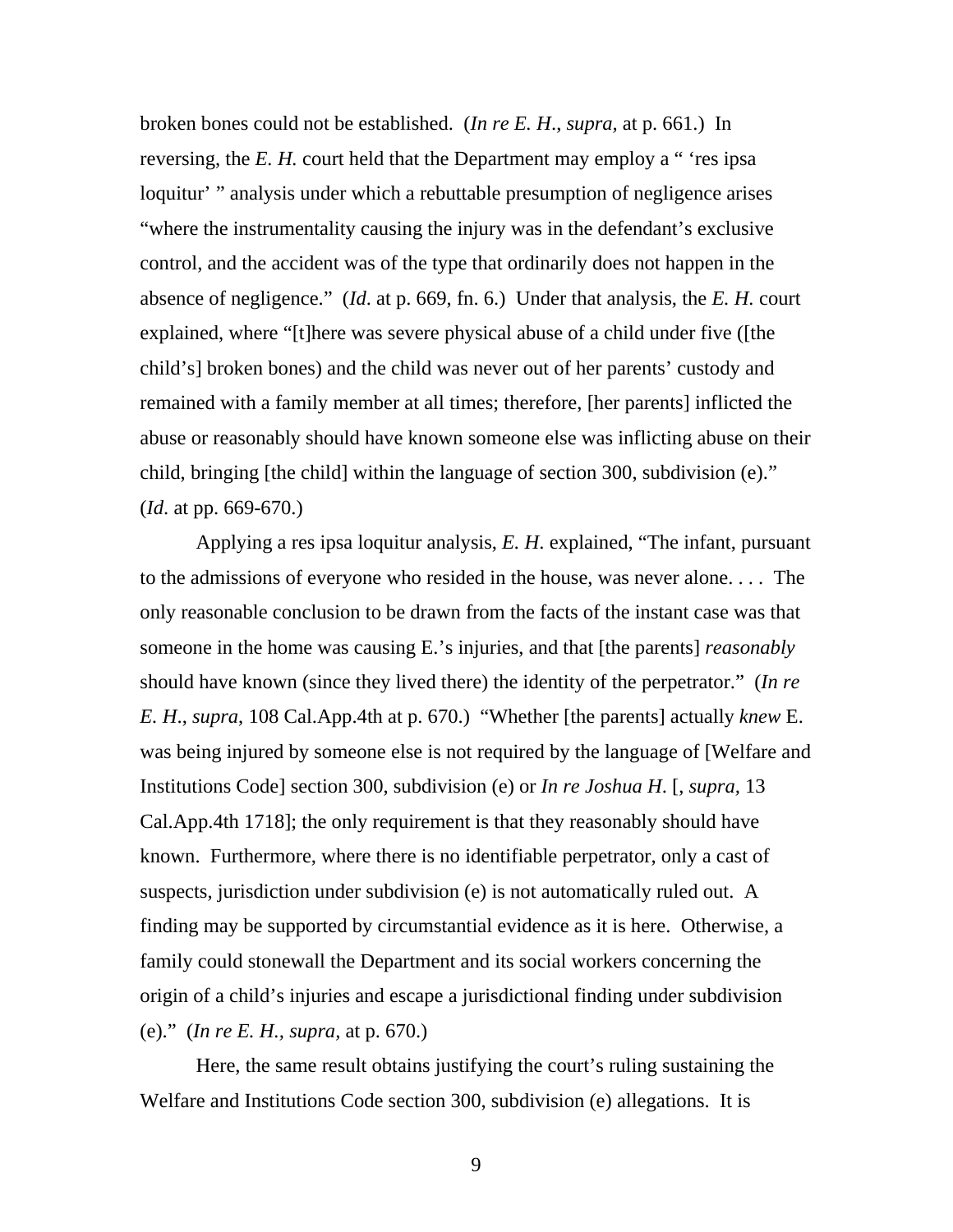indisputable that severe physical abuse of a child under the age of five: E.'s multiple, serious brain injuries, among other things.**<sup>2</sup>** The evidence also shows that E. was never out of the custody of her parents or members of the household and remained at all times with a family member and mother's caretaker. Mother even blamed other members of the household, such as I. and her caretaker, for E.'s injuries. The court here described mother and Jaron as having "this very connected relationship" and are "like joined at the hip." The hospital reported that E. was distrustful of adults and screamed hysterically when her diaper was changed. Aunt Z. described I. as listless and dull in mother's custody. In short, the only reasonable conclusion to be drawn from the record here was that "someone in the home was causing E.'s injuries, and that [her parents] *reasonably* should have known (since they lived there) the identity of the perpetrator" bringing them within the language of Welfare and Institutions Code 300, subdivision (e). (*In re E. H.*, *supra*, 108 Cal.App.4th at pp. 669-670.) The evidence supported the juvenile court's jurisdictional finding under section 300, subdivision (e).

Under Welfare and Institutions Code section 361.5, subdivision  $(b)(5)$ <sup>3</sup>, the court is authorized to deny services to the parents when the court finds by clear

**3** Welfare and Institutions Code section 361.5 reads in relevant part: "(b) Reunification services need not be provided to a parent or guardian described in this subdivision when the court finds, by clear and convincing

**<sup>2</sup>** Mother was clearly aware of some injuries – for example, she saw blood on the baby's burp cloth and did not consult a doctor. She also provided implausible or contradictory explanations for other injuries. On still other occasions, she did not take E. to be treated or did not follow up after taking E. to the hospital, fearing they would be detained from her. This conduct suggests not only that mother was well aware that E. was suffering harm, but also that she harbored a sense of the seriousness of the baby's injuries and her own responsibility. The court also had the Department's reports containing statements from family members who had seen mother throwing the children, spanking I., dragging I. out of the bathtub by her hair, hitting her on the back, and forcibly holding her hand over I.'s mouth when I. cried.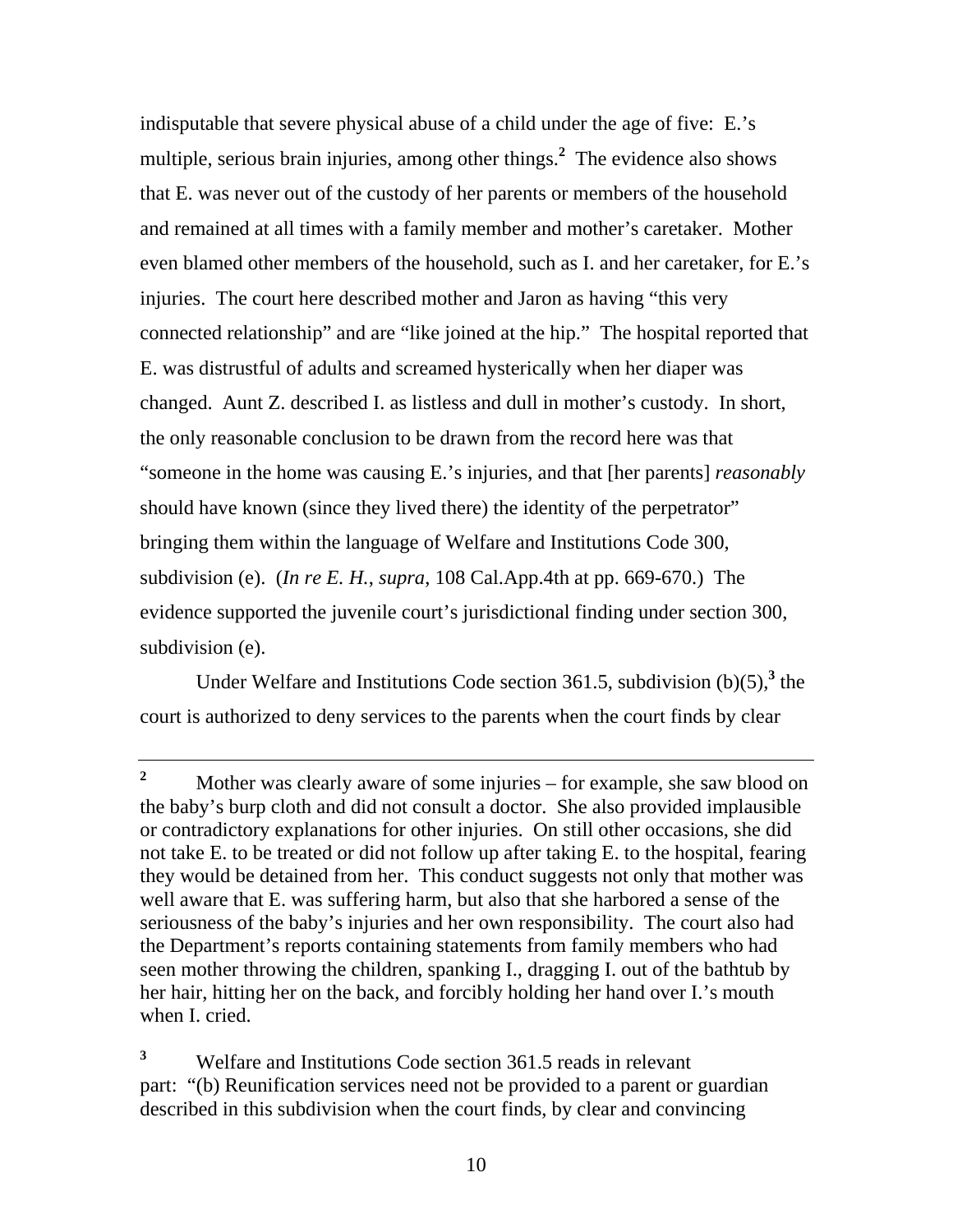and convincing evidence that the child was brought within the jurisdiction of the court under subdivision (e) of section 300 because of the conduct of that parent or guardian. Here, the evidence supports the court's finding by clear and convincing evidence (cf. *In re Marina S*. (2005) 132 Cal.App.4th 158, 165 [appellate court reviews lower court's clear and convincing finding for substantial evidence]) that E. was described by section 300, subdivision (e) because of the conduct of mother and Jaron.**<sup>4</sup>** (§ 361.5, subd. (b)(5).)

 Mother does not actually develop an argument that Welfare and Institutions Code section 361.5, subdivision (b)(5) does not apply here to justify denial of services. She simply argues that application of subdivision (b)(6) of that section is "too severe." However, because subdivision *(b)(5)* justifies denying reunification services, we cannot conclude that the ruling denying services is "too severe."

 Mother next argues that reunification services should have been offered for her and I. because the record does not indicate that I. received the same sort of

 $\overline{a}$ 

evidence, any of the following:  $[\P] \dots [\P]$  (5) That the child was brought within the jurisdiction of the court under subdivision (e) of Section 300 because of the conduct of that parent or guardian. [¶] (6) That the child has been adjudicated a dependent pursuant to any subdivision of Section 300 as a result of severe sexual abuse or the infliction of severe physical harm to the child, a sibling, or a half sibling by a parent or guardian, as defined in this subdivision, and the court makes a factual finding that it would not benefit the child to pursue reunification services with the offending parent or guardian.  $[\n\Pi]$  ...  $[\n\Pi]$  A finding of the infliction of severe physical harm, for the purposes of this subdivision, may be based on, but is not limited to, deliberate and serious injury inflicted to or on a child's body or the body of a sibling or half sibling of the child by an act or omission of the parent or guardian, or of another individual or animal with the consent of the parent or guardian; deliberate and torturous confinement of the child, sibling, or half sibling in a closed space; or any other torturous act or omission that would be reasonably understood to cause serious emotional damage."

**<sup>4</sup>** Mother argues that unlike *Pablo S*. *v. Superior Court* (2002) 98 Cal.App.4th 292, she regularly sought medical treatment for E.'s injuries. Actually, the record shows that she acknowledged occasions where she chose not to take E. for treatment because she was afraid the baby would be taken away from her.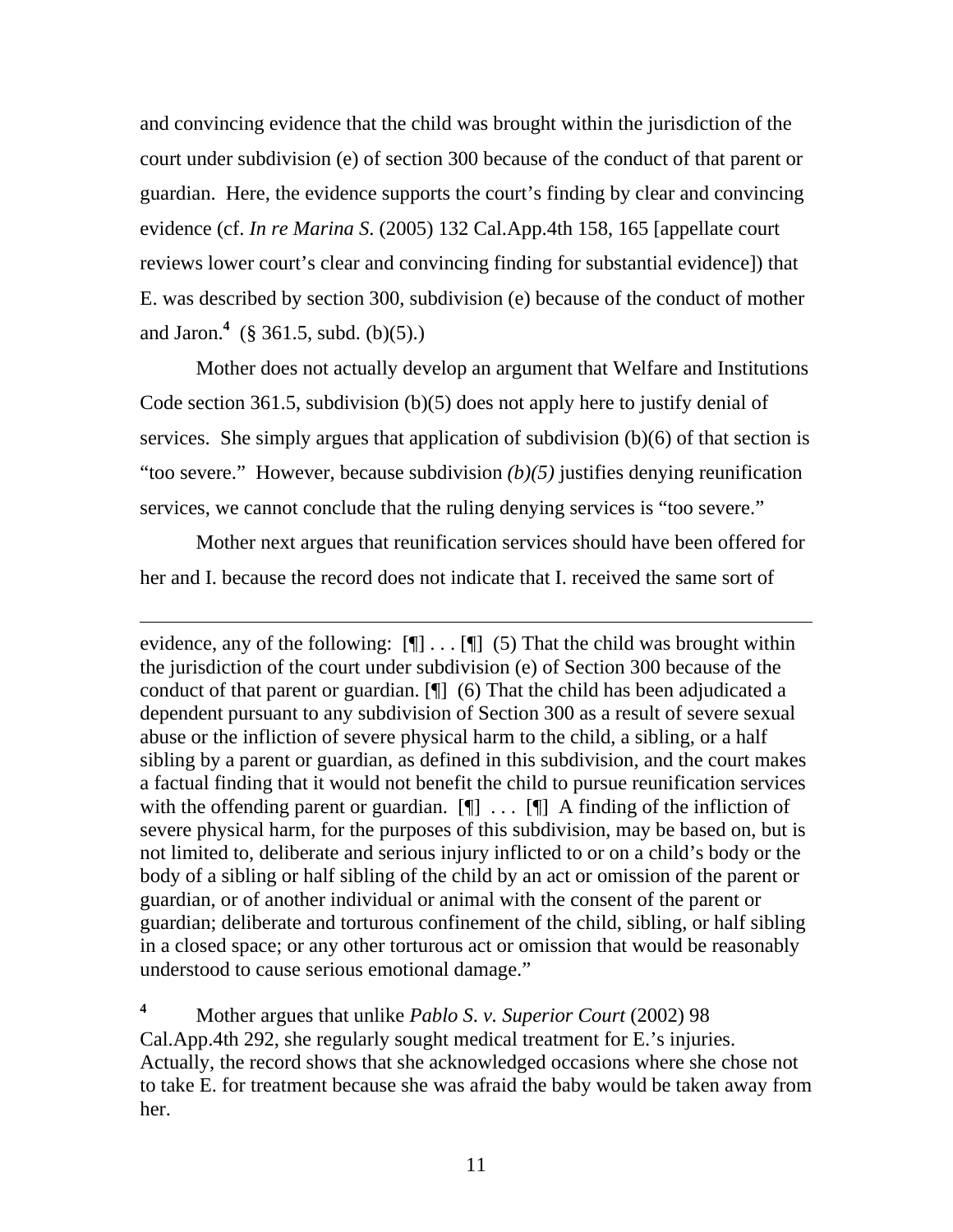abuse that E. did. The juvenile court may deny reunification services to a parent under subdivision (b)(6) of section 361.5 of Welfare and Institutions Code, if the child has been adjudicated a dependent "as a result of . . . the infliction of severe physical harm *to* . . . *a sibling* . . . by a parent or guardian, as defined in this subdivision, and the court makes a factual finding that it would not benefit the child to pursue reunification services with the offending parent or guardian." (Italics added.) Indeed, the court is specifically *precluded* from ordering services to a parent who is described by subdivision (b)(6) "unless the court finds, by clear and convincing evidence, that reunification is in the best interest of the child." (§ 361.5, subd. (c).) The statute then lists factors the court is to consider in determining whether reunification services would benefit the child under subdivision (b)(6). (§ 361.5, subd. (h).) Three such factors are: "(1) The specific act or omission comprising . . . the severe physical harm inflicted on the child or the child's sibling or half sibling. [¶] (2) The circumstances under which the abuse or harm was inflicted on the child or the child's sibling or half sibling. [¶] (3) The severity of the emotional trauma suffered by the child or the child's sibling or half sibling.  $[\P] \dots [\P]$  (5) The likelihood that the child may be safely returned to the care of the offending parent or guardian within 12 months with no continuing supervision."  $(\S 361.5, \S 361.6)$ .

 The juvenile court here specifically addressed the issue of reunification services with respect to I. The court found evidence that I. was physically abused causing the child serious emotional damage, and it had the evidence of the severity and circumstances of E.'s abuse. It observed that, while mother already had some parenting classes, they had not aided her. The court also found it was unlikely that the children could be returned to mother within the prescribed period. Further, the court made the particular finding that would not be in I. or E.'s best interest to provide reunification services to mother and Jaron. The record supports the court's findings when it denied reunification services for these children.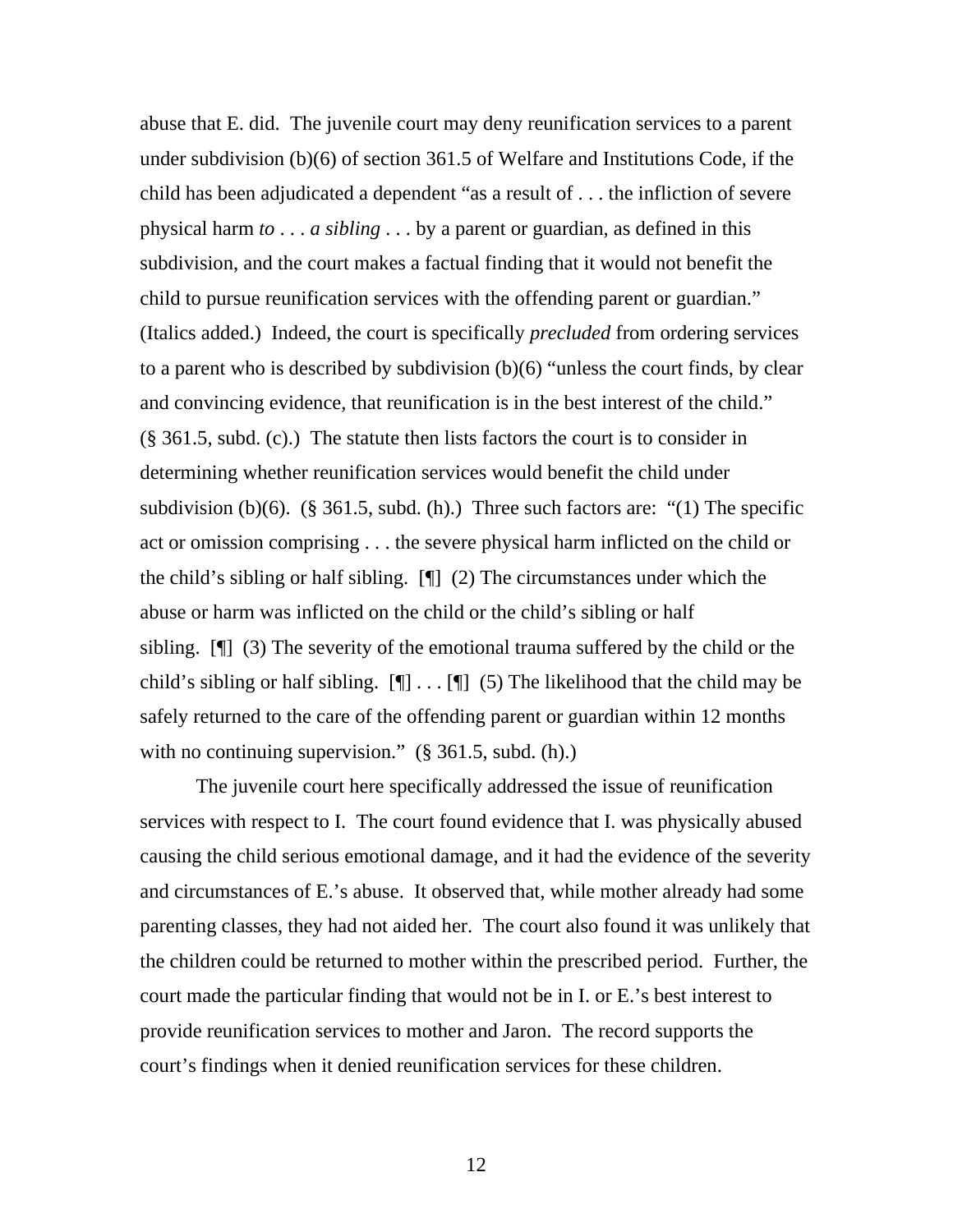b. *The juvenile court did not err in declining Justin's request for a continuance of the disposition hearing.*

 The juvenile court found that Justin was I.'s alleged father. The Department recommended services for Justin to include parenting classes, random drug tests, and individual counseling. At the disposition hearing, the court indicated its tentative decision to deny services to Justin. The court stated as grounds that Justin (1) had not had meaningful contact with I.; (2) failed to provide housing or support for the child; and (3) was not entitled to services because he was an alleged father. Justin's attorney objected to the ruling on the ground that the recommendation had been to give Justin services. Counsel asked for a continuance because she had not notified her client that the court would deny him services. The court denied the continuance request stating that the case was already well beyond the statutory period.

 Justin contends that the juvenile court erred in denying his attorney's request for a continuance after he detrimentally relied on the Department's recommendation that he be given services.

 Welfare and Institutions Code section 352 authorizes a juvenile court to "continue any hearing under this chapter beyond the time limit within which the hearing is otherwise required to be held, provided that no continuance shall be granted that is contrary to the interest of the minor. In considering the minor's interests, the court shall give substantial weight to a minor's need for prompt resolution of his or her custody status, the need to provide children with stable environments, and the damage to a minor of prolonged temporary placements. [¶] Continuances shall be granted only upon a showing of good cause and only for that period of time shown to be necessary by the evidence presented at the hearing on the motion for the continuance." (§ 352, subd. (a).)

 Here, Justin failed to demonstrate good cause for a continuance. He argues he was not given notice that the juvenile court might deny him services. Although the recommendation in the Department's disposition report was for services for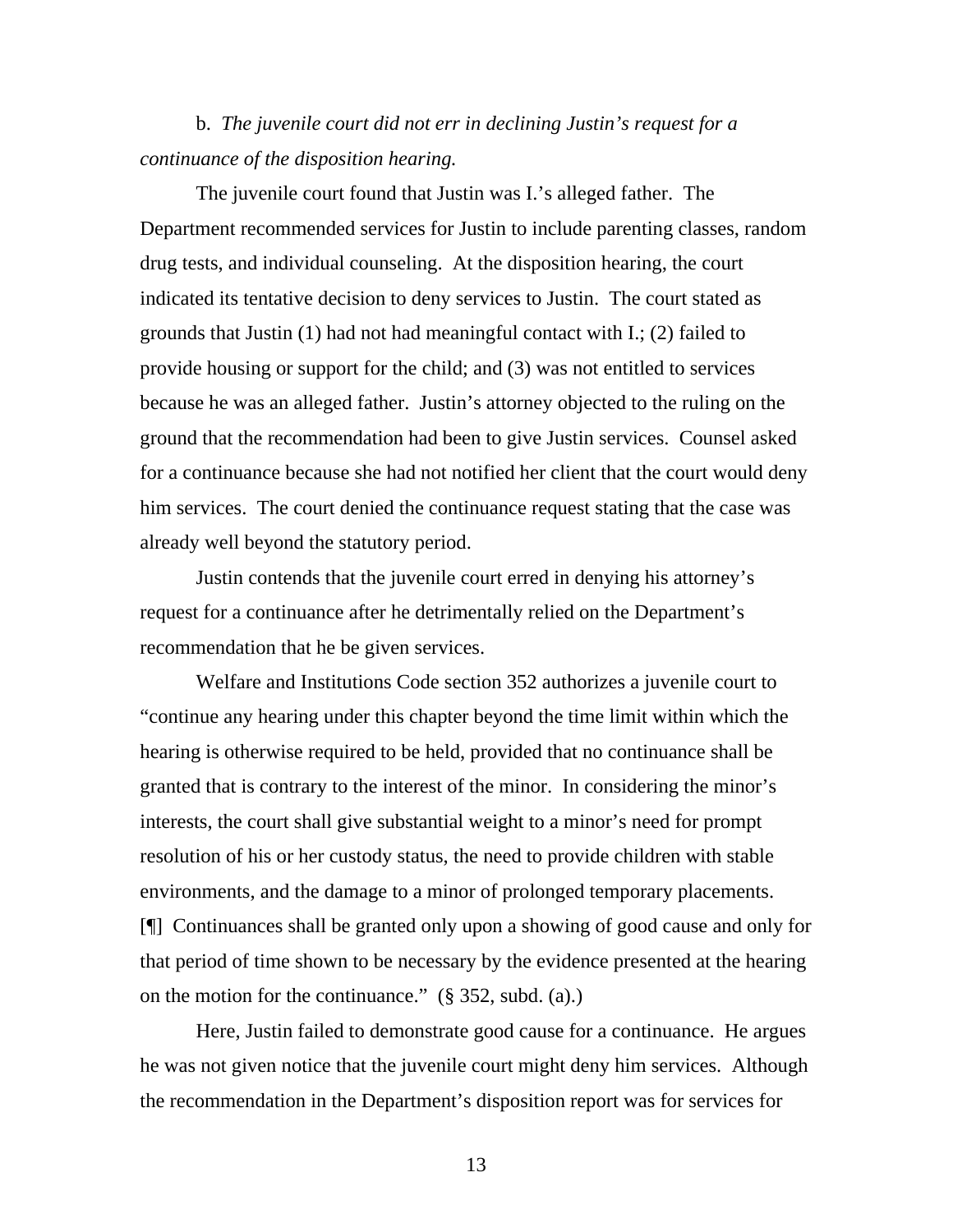Justin, the petition itself included, in large font type, the notification to parents that: "**The Department of Children and Family Services may seek an order pursuant to WIC 361.5 that no reunification services shall be provided the family which will result in immediate permanency planning through termination of parental rights and adoption, guardianship or long term foster care.**" (Bold in original.)

 Furthermore, the record supports the courts specific finding that a continuance would not be in I.'s interest. (Welf. & Inst. Code, § 352, subd. (a).) This case commenced in March 2007. Because I. and E. were under the age of three when they were removed from their parents' custody, the parents would only have been entitled to six months of services.  $(\S 361.5, \text{subd. (a)(2)})$  But the disposition hearing was not held until a year later, on March 12, 2008, well beyond the statutory period. And, Justin visited his daughter only three times in the interim.

 Any error here was harmless. Justin was an alleged father and as such he was not entitled to services. (*In re Zacharia D.* (1993) 6 Cal.4th 435, 448-449, fn. 6, 451 [only presumed fathers are entitled to reunification services and custody]; *In re Jerry P*. (2002) 95 Cal.App.4th 793, 801; *In re Julia U.* (1998) 64 Cal.App.4th 532, 540.) Justin can always file a Welfare and Institutions Code section 388 to modify the court's ruling as to his status. Until then, the court's order denying him services was entirely justified for the reasons explained above.

## **[[End nonpublished portion.]]**

c. *Remand is necessary to ensure compliance with ICWA*.

 On March 28, 2007, the court ordered the Department to notify the appropriate Indian tribes. The Department concedes it issued no notices according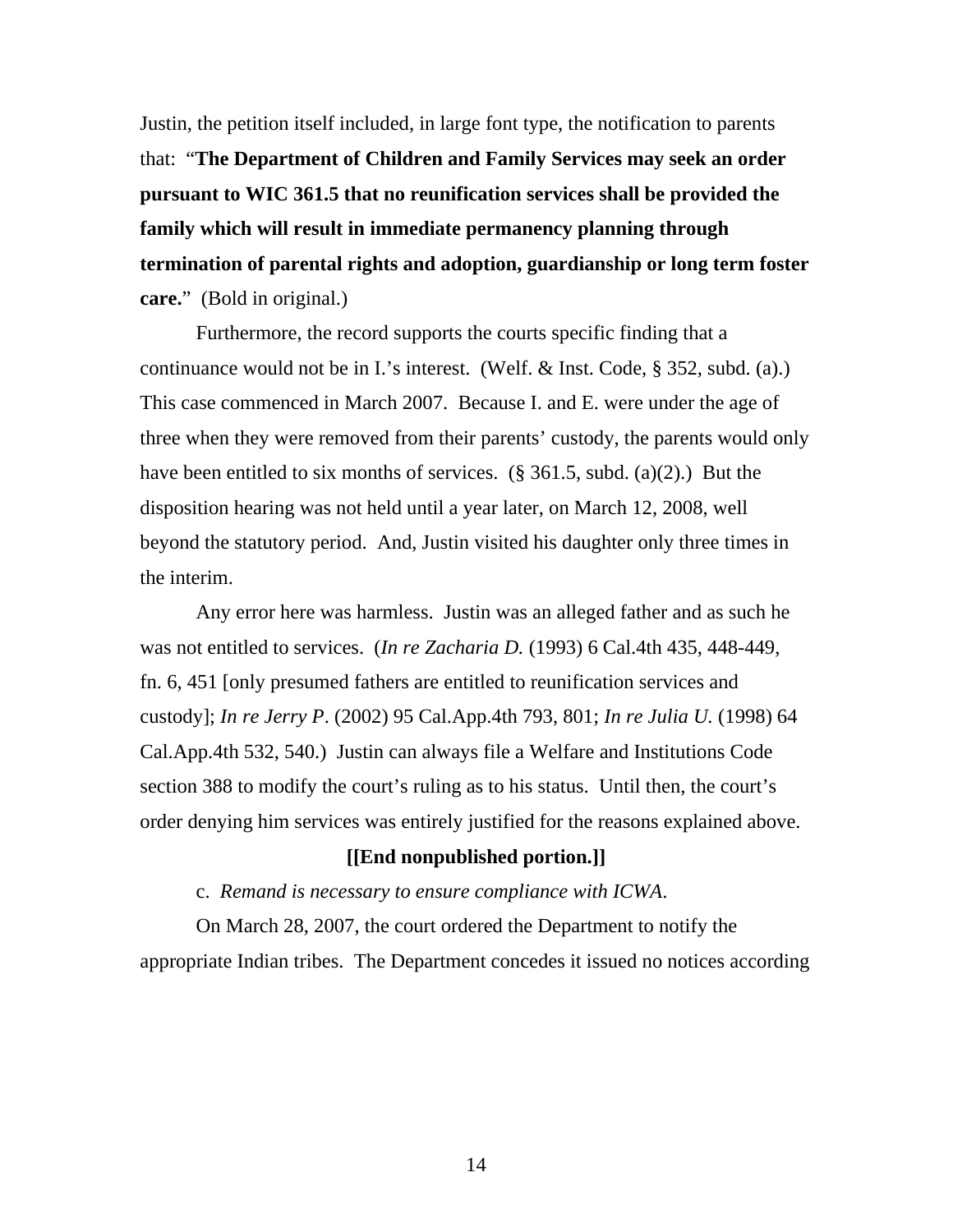to the requirements of ICWA (25 U.S.C.  $\S 1912(a)$ <sup>5</sup> and does not oppose remand for the limited purpose of assuring proper compliance with that Act.

 The responsibility for compliance with ICWA falls squarely and affirmatively on the court and the Department. (Welf. & Inst. Code, § 224.3, subd. (a); *In re Antoinette S*. (2002) 104 Cal.App.4th 1401, 1409.) When notice is required but not properly given, the dependency court's orders are voidable. (*In re Karla C*. (2003) 113 Cal.App.4th 166, 174.) This case must be reversed for the limited purpose to, and remanded with directions to the juvenile court to, assure that the required notices are properly given and, based on the results, determine whether E. and I. are Indian children under ICWA. (*In re Rayna N.* (2008) 163 Cal.App.4th 262, 264.)

 We are growing weary of appeals in which the only error is the Department's failure to comply with ICWA. (See *In re I.G*. (2005) 133 Cal.App.4th 1246, 1254-1255 [14 published opinions in 2002 through 2005, and 72 unpublished cases statewide in 2005 alone reversing in whole or in part for noncompliance with ICWA].) Remand for the limited purpose of the ICWA compliance is all too common. (*Ibid.*) ICWA's requirements are not new. Yet the prevalence of inadequate notice remains disturbingly high. This case presents

<sup>&</sup>lt;sup>5</sup> Title 25 United States Code section 1912(a) states: "In any involuntary proceeding in a State court, where the court knows or has reason to know that an Indian child is involved, the party seeking the foster care placement of, or termination of parental rights to, an Indian child shall notify the parent or Indian custodian and the Indian child's tribe, by registered mail with return receipt requested, of the pending proceedings and of their right of intervention. If the identity or location of the parent or Indian custodian and the tribe cannot be determined, such notice shall be given to the Secretary in like manner, who shall have fifteen days after receipt to provide the requisite notice to the parent or Indian custodian and the tribe. No foster care placement or termination of parental rights proceeding shall be held until at least ten days after receipt of notice by the parent or Indian custodian and the tribe or the Secretary: *Provided*, [t]hat the parent or Indian custodian or the tribe shall, upon request, be granted up to twenty additional days to prepare for such proceeding."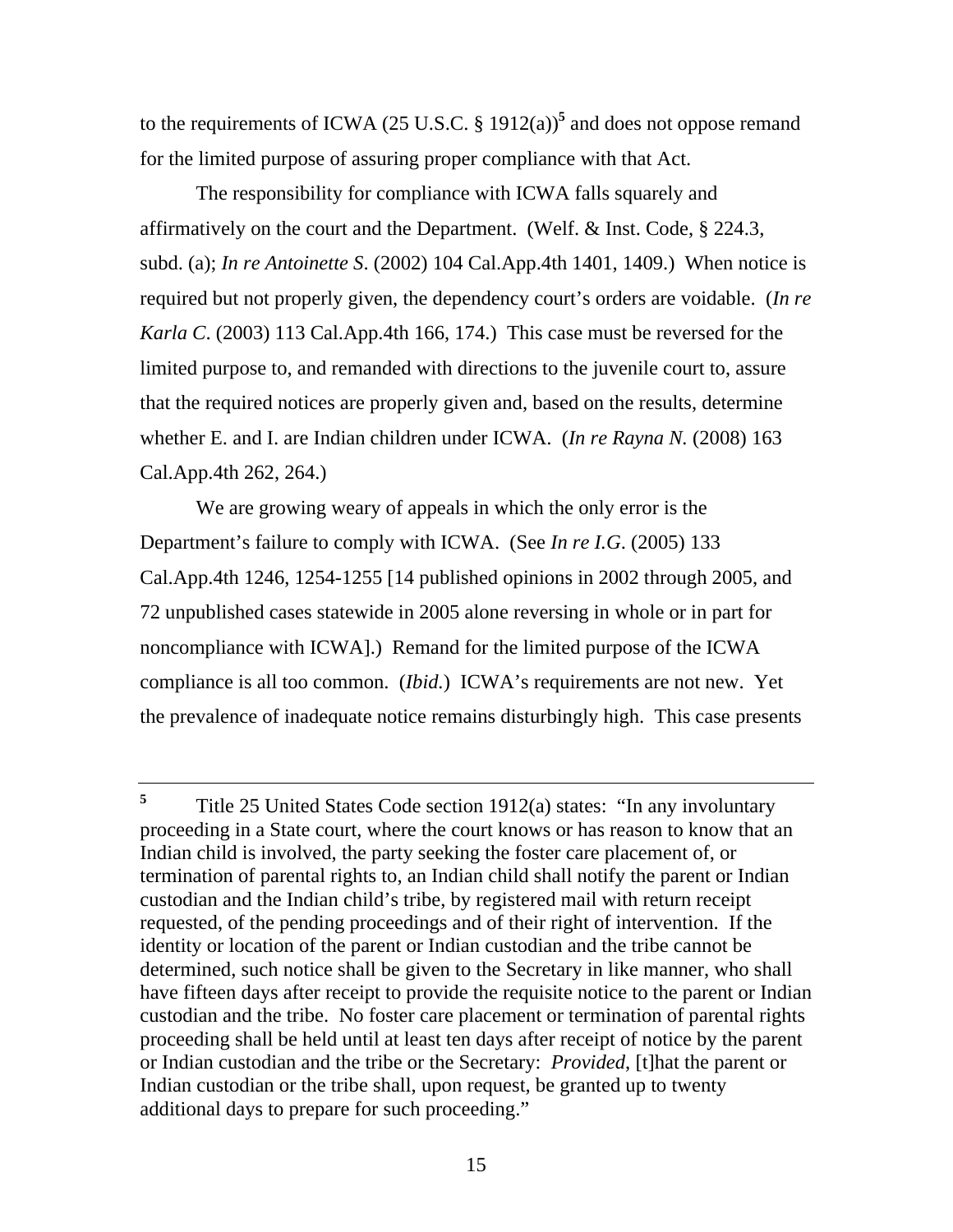a particularly egregious example of the practice of flouting ICWA. The Department concedes it sent no notices, notwithstanding the juvenile court's specific order that it do so. And, we have been given no indication that the Department has attempted to mitigate the damage it caused in failing to attend to ICWA's dictates by sending notices while this proceeding was pending. (*In re Elizabeth W*. (2004) 120 Cal.App.4th 900, 908.) "Noncompliance with ICWA has been a continuing problem in juvenile dependency proceedings conducted in this state, and, by not adhering to this legal requirement, we do a disservice to those vulnerable minors whose welfare we are statutorily mandated to protect." (*In re I.G*., *supra,* at pp. 1254-1255.) Delays caused by the Department's failure to assure compliance with the law are contrary to the stated purpose of the dependency laws, to promptly resolve cases (*In re Marilyn H*. (1993) 5 Cal.4th 295, 307, 309) and to provide dependent children with protection, safety and stability. (*Id*. at p. 307; Welf. & Inst. Code, § 202.)

#### IV

#### DISPOSITION

 The petitions for extraordinary writ review are granted solely for the purpose of ensuring compliance with ICWA; in all other respects, the petitions are denied. Let a peremptory writ of mandate issue directing respondent juvenile court to (1) vacate its order setting the Welfare and Institutions Code section 366.26 hearing; (2) order the Department to provide ICWA notices to the designated agents for the Blackfoot, Chocktaw, and Cherokee tribes at the addresses listed in the most recent federal registry. If, following such notice, any of these tribes determines that a child is an Indian child, the juvenile court shall proceed in conformity with ICWA. If, however, no tribe determines that a minor is an Indian child, or if no response is received within the proscribed time indicating a child is an Indian child, the juvenile court shall reset the hearing under